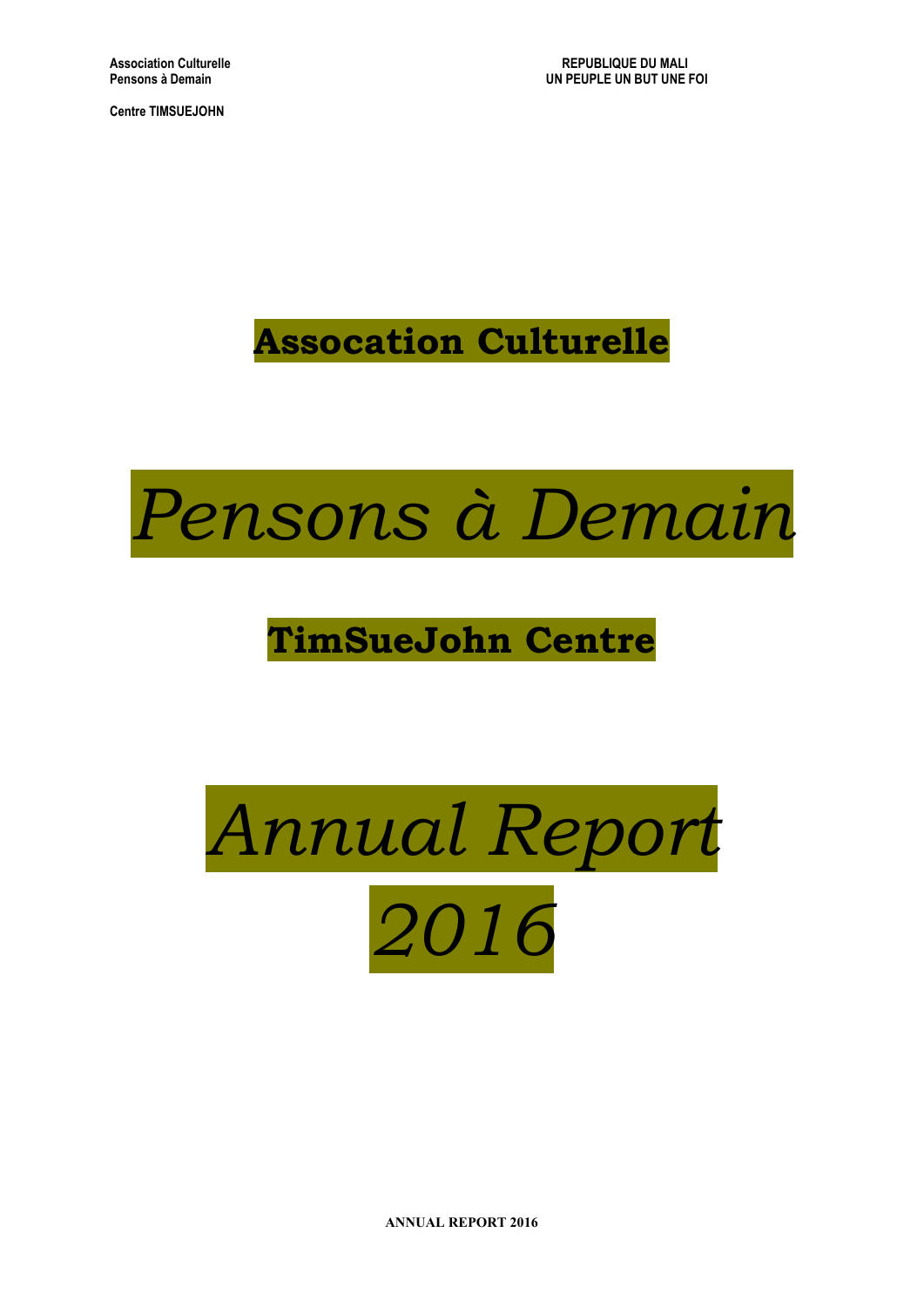During 2016 we continued with our usual activities, namely:

Bogolan training, Painting, Literacy, Educational discussions, Music and Dance

We worked with around 177 children this year, of which 57 received full board and lodging at the centre during their training.

# **TRAINING FOR THE CHILDREN**

Our activities focus on training vulnerable children to help them move towards social and economic integration into wider society.

We achieve this by providing a diverse range of learning opportunities alongside training to produce traditional bogolan mud cloth, which is easy to learn and for which the raw materials are readily available.

We would like to be able to offer a higher level of monitoring and evaluation of our activities through increased follow up of our graduates. We'd also like to open a workshop where former students could work for themselves to produce and sell bogolan to help them to become increasingly self-sufficient.

Mali has a low literacy rate and this is why we include literacy in the activities we offer, alongside dance and theatre as complementary activities.

Education is universally acknowledged as a right for all children but the children we work with do not benefit from this right, which is why we decided to do what we can to fill this gap and give them an opportunity to learn.

We also offer a range of other activities including painting, the making of musical instruments and dance and choreography during the school holidays, when other children living locally also join in. This mixing creates solidarity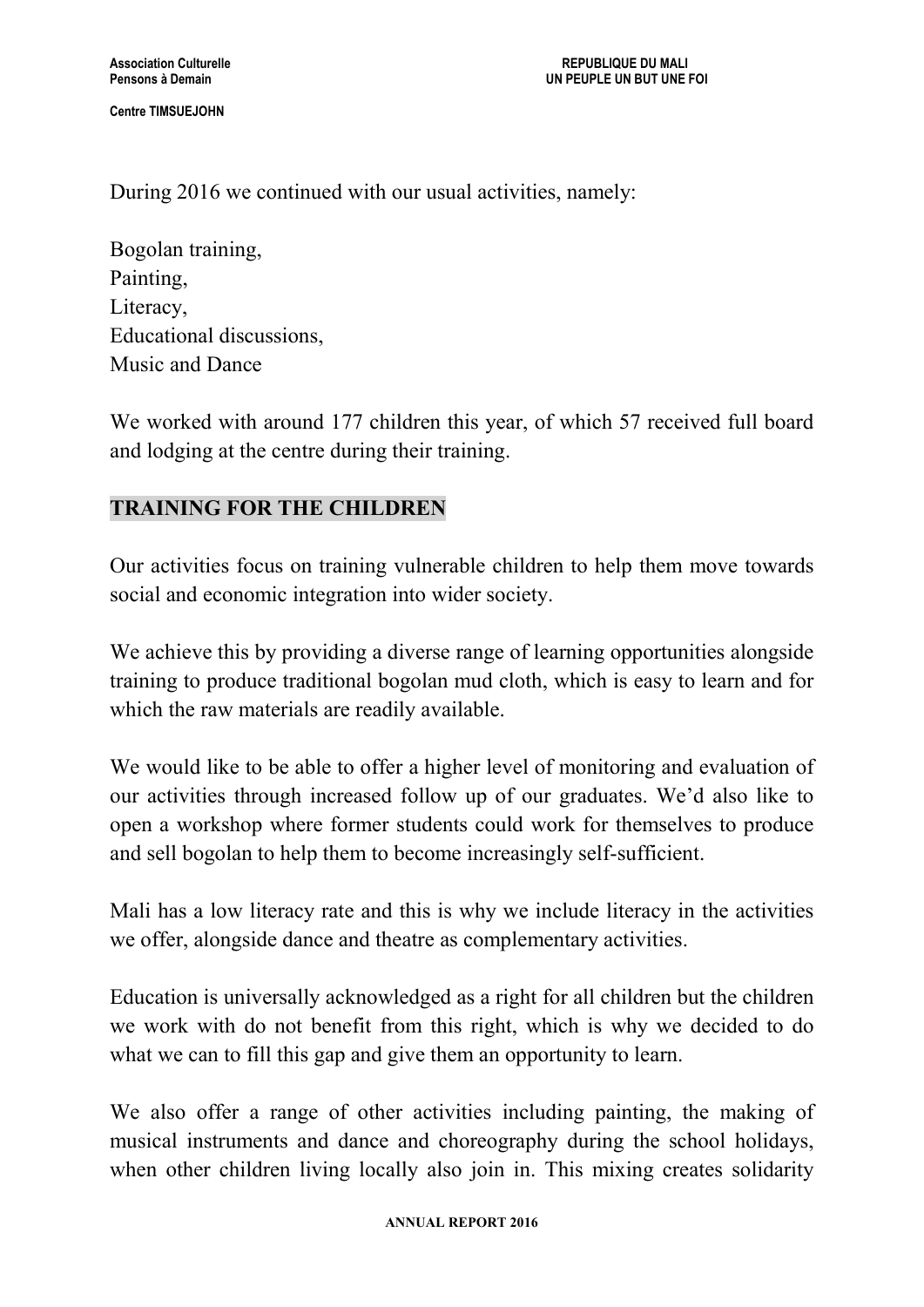between the children and promotes the message that no-one should be excluded and forced to live on the margins of society

# **Lodging**

We can only provide full board and lodging for a limited number of children, these being the ones considered to be most in need.

We make the selection on the basis of social assessments and the number of places available.

Provision of board and lodging is an expensive item in our budget, which is one of the reasons we have to limit the number, combined with the fact that our two small dormitories only have beds for 15 children.

# **Hygiene and Sanitation**

Hygiene and sanitation are essential elements to help the children remain in good health. We need to ensure that the centre and its furnishings and equipment are kept clean so this year we have employed a cleaner who is responsible for making sure the centre is kept clean at all times.

# **The project workers**

This year one of our bogolan project workers left us to further his career. This is Mr Badra Aliou SOGODOGO who benefitted from 3 years professional social work training funded by MDG. The conditions for his training were agreed between him, PAD and MDG.

However, his departure has not affected the smooth running of programme activities. At the Annual meeting of the management group it was decided to recruit two new project workers to fill the gap and to increase the level of activities.

# **Presentation of Certificates**

As usual, students completing a training course received their certificates. This year two graduation ceremonies took place at the TIMSUEJOHN Centre.

As usual the ceremonies were attended by representatives of the various Ministries responsible for children's affairs: Children's rights, Social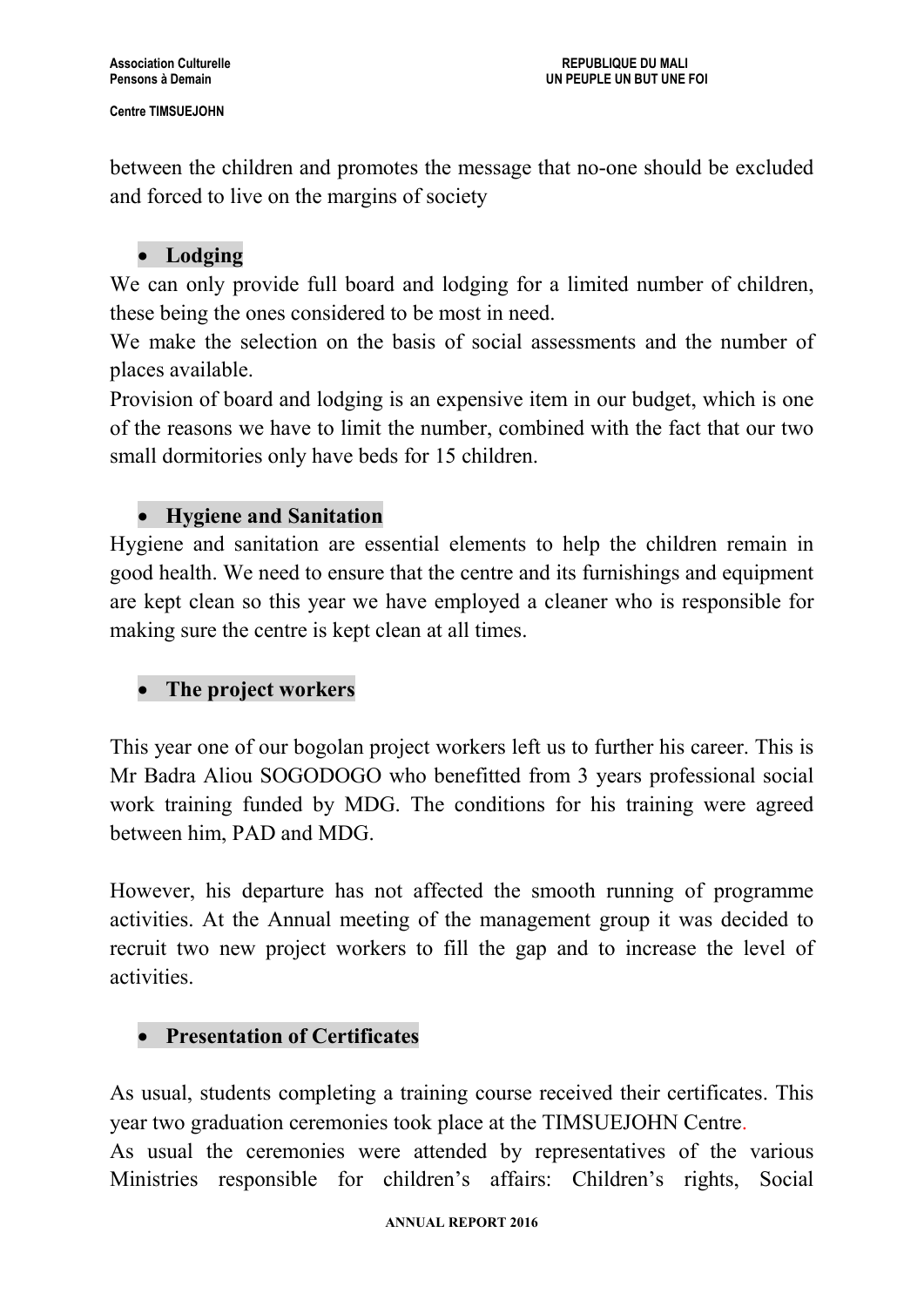development and Promotion of Children and the Family. The local Commune Authorities and some international child protection organisations were also present, alongside representatives of the two local Police Commissariats and local leaders, all bearing witness to the activities to support vulnerable children at the TIMSUEJOHN Centre.

# **Facilities and equipment**

Concerning the improvement and upkeep of our premises, this year we have totally redecorated the inside of the building and completed a number of small repair jobs.

We have also enlarged the available working space to offer new training in sewing and design to young mothers. We have started to increase the height of the surrounding wall and will then renew the thatch of the hanger roof, so insuring a secure work space.

The construction of the hanger was made possible by collaboration with two associations in France: MALIANCE and ABAMA. The hangar enclosure was funded by ABAMA and the roof by MALIANCE.

MALIANCE made us a gift of two sewing machines and ABAMA also gave us some sewing machines and clothes for the children.

Running parallel to our collaboration with MALIANCE and ABAMA, we have worked with SAMU SOCIAL MALI.

SAMU-SOCIAL MALI has given financial and material support which has strengthened our capacity by providing supplementary raw materials and enabling us to increase the salaries of our personnel and enrol some of them in the National Insurance scheme**.**

# **Other Donations**

We have internet access thanks to Orange Mali.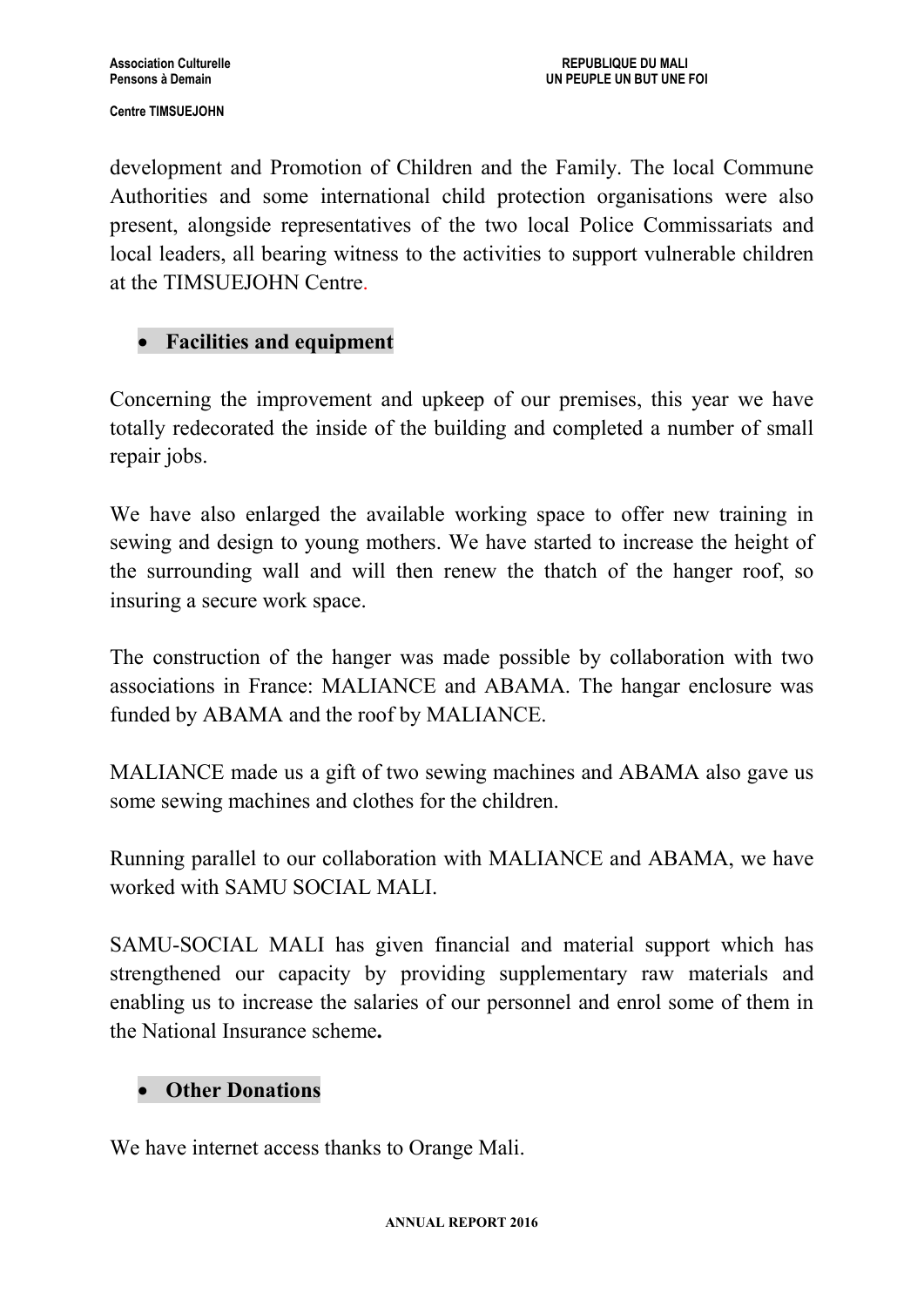# **ABOVE ALL WE ARE ETERNALLY GRATEFUL FOR THE CONSTANT AND REGULAR SUPPORT FOR THE PROJECT FROM MDG BECAUSE IT IS THIS NOBLE ACT THAT HAS ENCOURAGED OTHERS TO APPROACH US.**

# **WE CAN ONLY THANK MDG AND ALL ITS PARTNERS.**

Today we receive many requests concerning our activities, be it bogolan, literacy, dance, musical instrument making etc.…

We have relaunched our collaboration with Caritas Mali and COFEM (Malian Women's Collective).

All these Associations and women's groups and children's centres participate in PAD activities.

# **PAD's CURRENT CONCERNS**

Our second-hand computers that are used by the President, the treasurer, the secretary and the project workers are all worn out and in poor condition.

We have received two laptop computers but they have a small capacity (one Giga) so don't enable us to store our archives as we'd like.

We need:

- A new desktop computer, which costs 450 000 F CFA at IBM bureautique in Bamako and we also need a black and white printer.
- New work tables and tools such as brushes, scissors etc
- To replace some damaged beds, mattresses and children's cupboards
- To enrol the remaining project workers in the National Insurance scheme.

# **We'd like to ask if you would be able to increase our budget in 2017 to help meet these needs.**

In reality our main concern is to reach more children, adolescents and girlmothers to mitigate to some degree their suffering.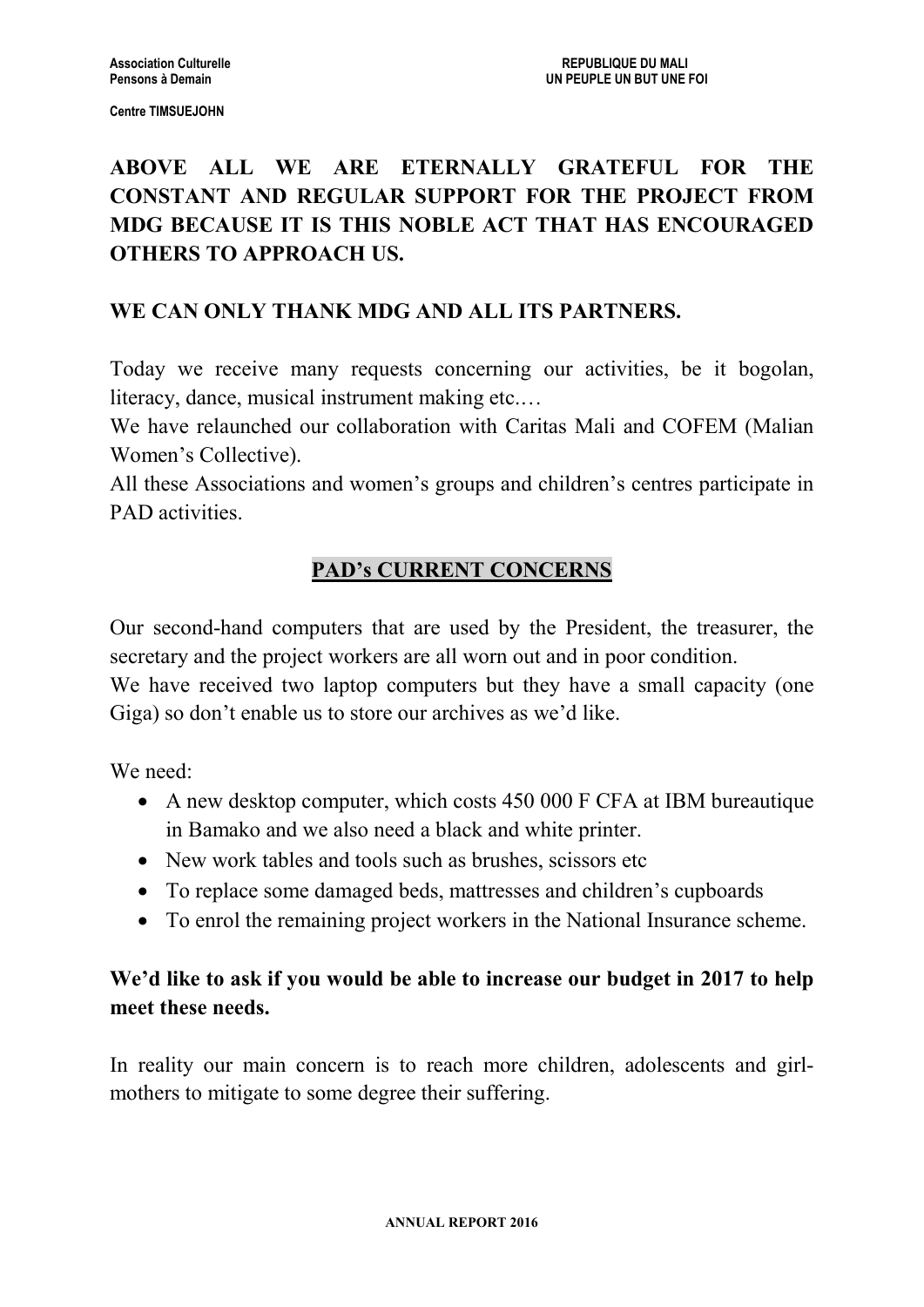# **CONCLUSION - THANKS**

WE THANK VERY SINCERELY OUR MAIN FUNDER M.D.G AND ALL ITS PARTNERS : TYMOTE ; JOHN, ANDY AND LUCK … WE THANK OUR ADVISOR MME SUEZAN UPTON AND MME VIOLETE DIALLO AND ALSO TANTI OF JEUNESSE ET DEVELLOPEMENT.

We also want to thank our French partners who are ABAMA, ANGERS, MALIANCE

We also thank our local partners and all those of good will who help us and support us.

We also address our real thanks to the local authorities: the Mairie, the chefs de quartiers, the police etc.….

We hope that 2017 will be even better.

# **Thanks to everyone and good luck for 2017**!!!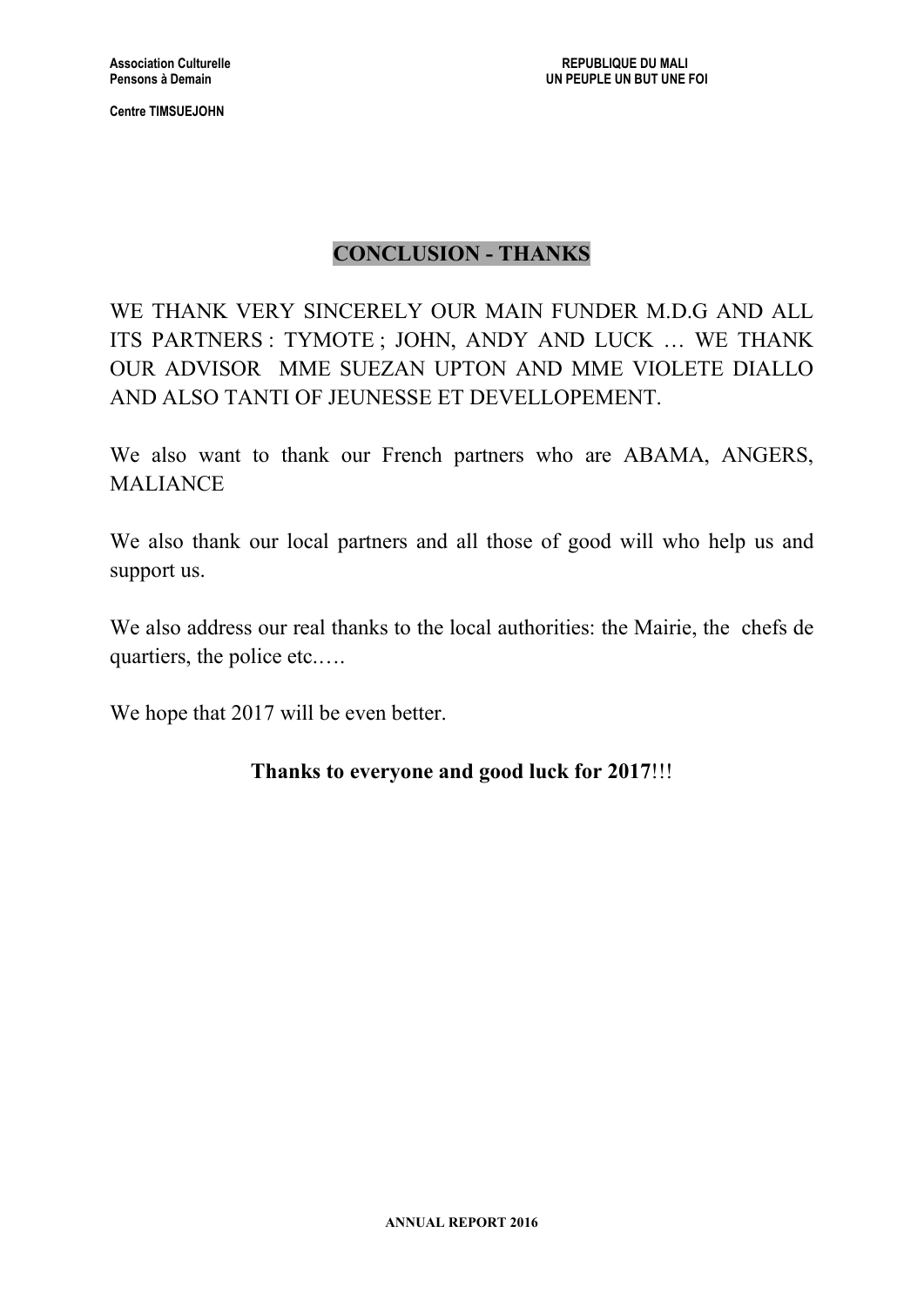# *Financial Report 2016*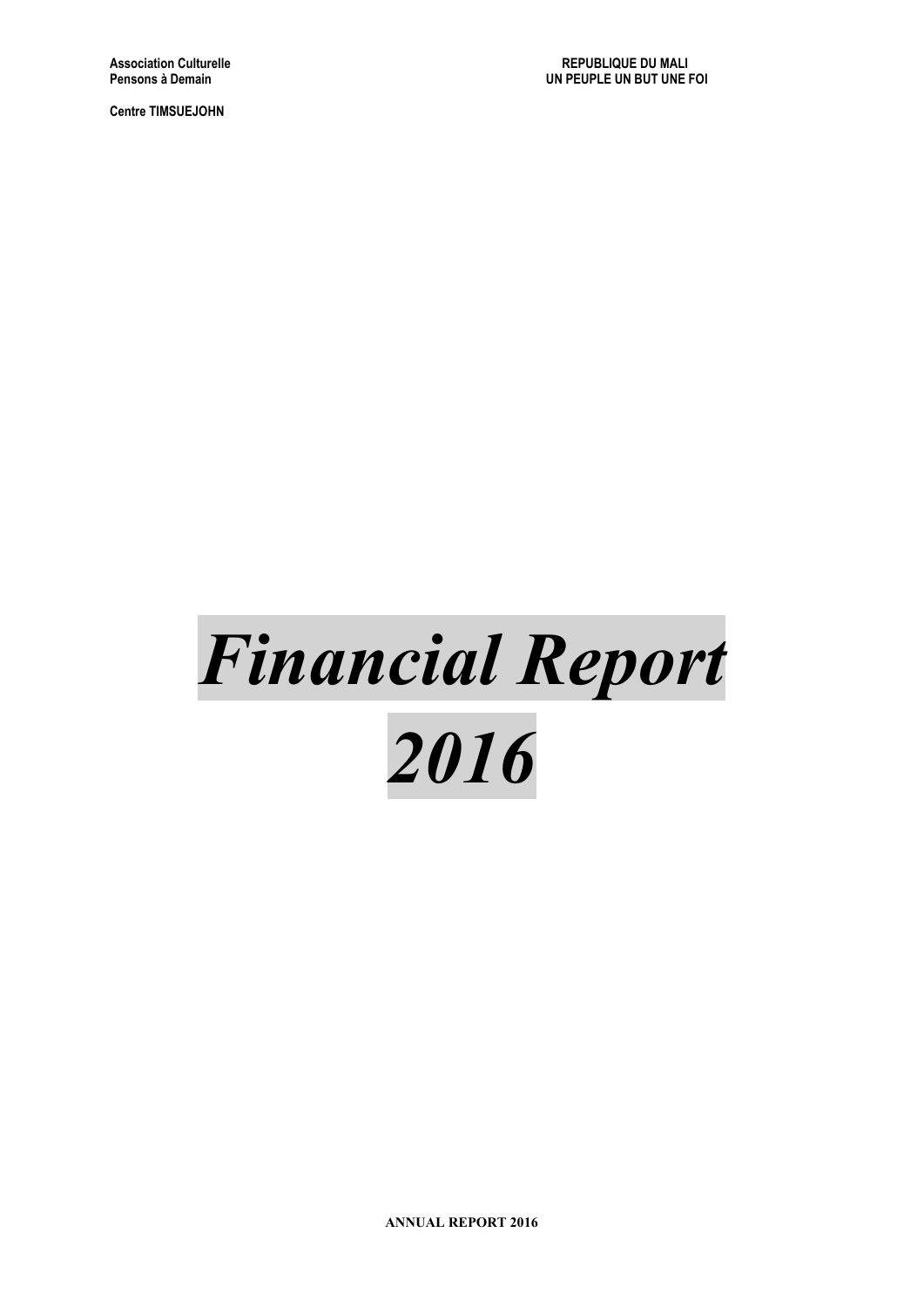*Annual Budget Summary 2016*

| <b>PERIOD</b>         | <b>AMOUNT</b>   |
|-----------------------|-----------------|
| $1st$ Quarter 2016    | 3 856 000 FCFA  |
| $2nd$ Quarter 2016    | 4 003 500 FCFA  |
| 3rd Quarter 2016      | 4 210 000 FCFA  |
| 4th Quarter 2016      | 4 555 000 FCFA  |
| <b>TOTAL</b> for 2016 | 16 624 500 FCFA |

For the financial year of 2016, our expenses amounted to **SIXTEEN MILLION SIX HUNDRED AND TWENT FOUR THOUSAND FIVE HUNDRED FRANC CFA.**

> **The Treasurer Administrator:** TADJOUDINE BELLO DIT TAHIROU